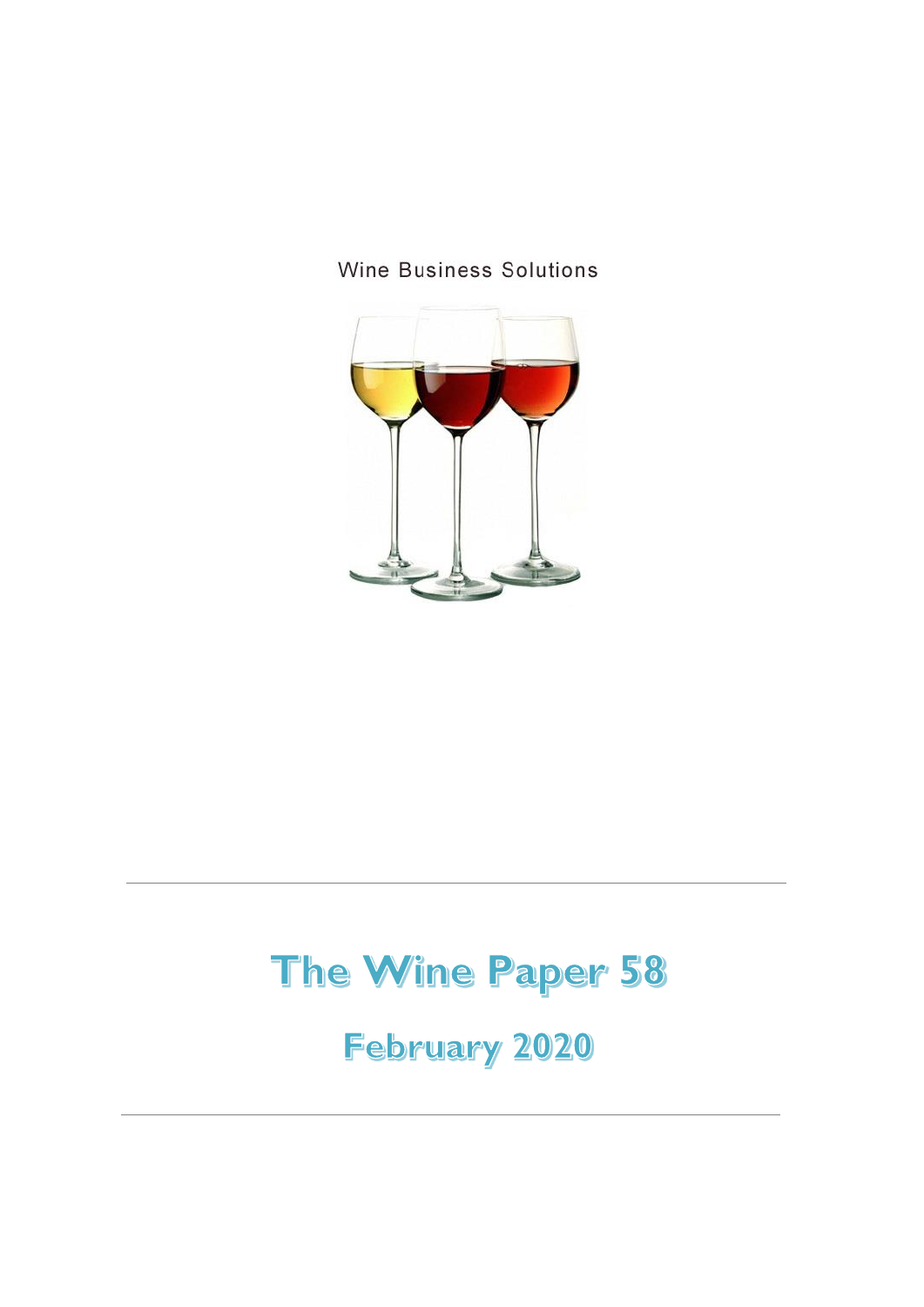

## *Crunch Time*

- **Page 3**  Failure 40 Years in the Making
- **Page 4** Making Decisions 'Like a 28-Year-Old'
- **Page 5** Profit First
- **Page 6** Profit First (Or Not)
- **Page 7** Impoverished Thinking
- **Page 8** Devaluing Change
- **Page 9** Making Change
- **Page 10** The Top Ten Tips for Building a Better Wine Business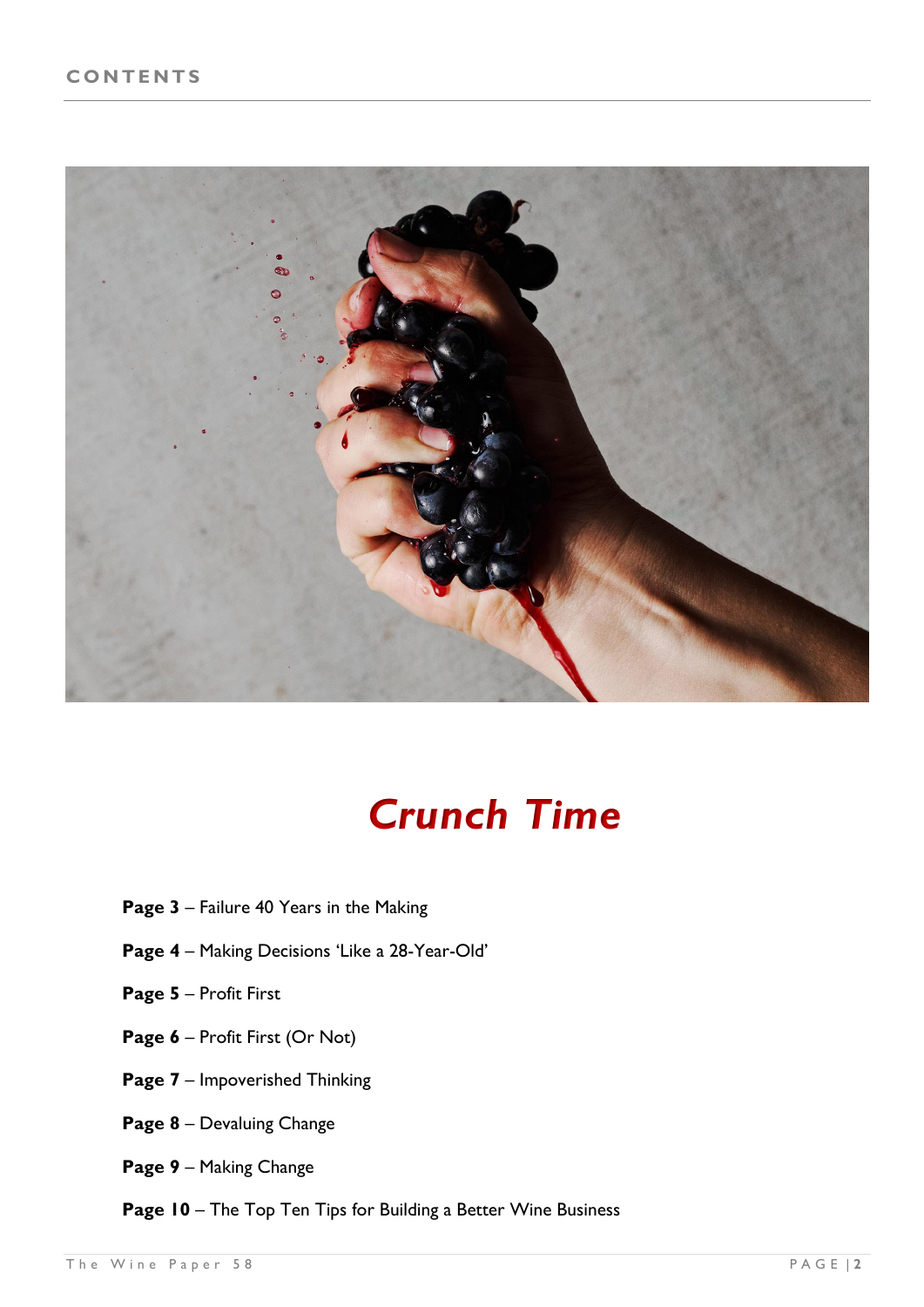From the day two brothers took over the reins of what was once close to Australia's largest wine business, a crash course was set with the earth. Like MH370, the miracle was that it stayed up there for so long.

I am not writing this to heap more pain on a certain family. There are, however, some very important lessons here. The light needs to be shone. I will write, however, in general principle only.

You think you know what your year in front is going to hold. I must admit, however, I wasn't prepared for my phone to be ringing off the hook quite to the extent that it is (I've barely had time to write this paper).

Normally, the new year starts with a big merger or acquisition. That it starts with a very public business collapse has spooked a lot of people. And it should. This really is crunch time for a lot of wine businesses.

And I'm not talking about trade wars, corona virus, global warming, fires, floods and smoke taint. I'm not even going to reference all of the good stuff that Rob McMillan covered so well in his **State of the US Wine** [Industry 2020](https://www.svb.com/globalassets/library/uploadedfiles/reports/svb-2020-state-of-the-wine-industry-report-final.pdf) report that is wine industry specific.

All of this will put more pressure on struggling wine businesses, but it is, after all, only background noise that solid brands will generally survive.

When I used to run the business turnaround management education program for the TMA of Australia, what struck me most was that all the research and real-world case studies we used pointed to one thing.

Whilst external forces can bring about business failure in extreme cases, it is almost always management. It's the decisions we make. We all make mistakes. Mistakes are humbling and help us learn. Better, I always think, to learn from other people's.

I'll never forget the sales director of one of Australia's largest wine company's response when I asked him, as Chairman of Wine Marlborough, to come and speak to local producers – "No, bugger them". he said. "They can make all the same mistakes and learn the hard way like we did."

This had a profound effect on me. I've always been a big believer in being generous with time and experience.

I'm pretty sure that I have a handle on how a lot of bad decisions get made and would like to share thoughts on how to avoid them.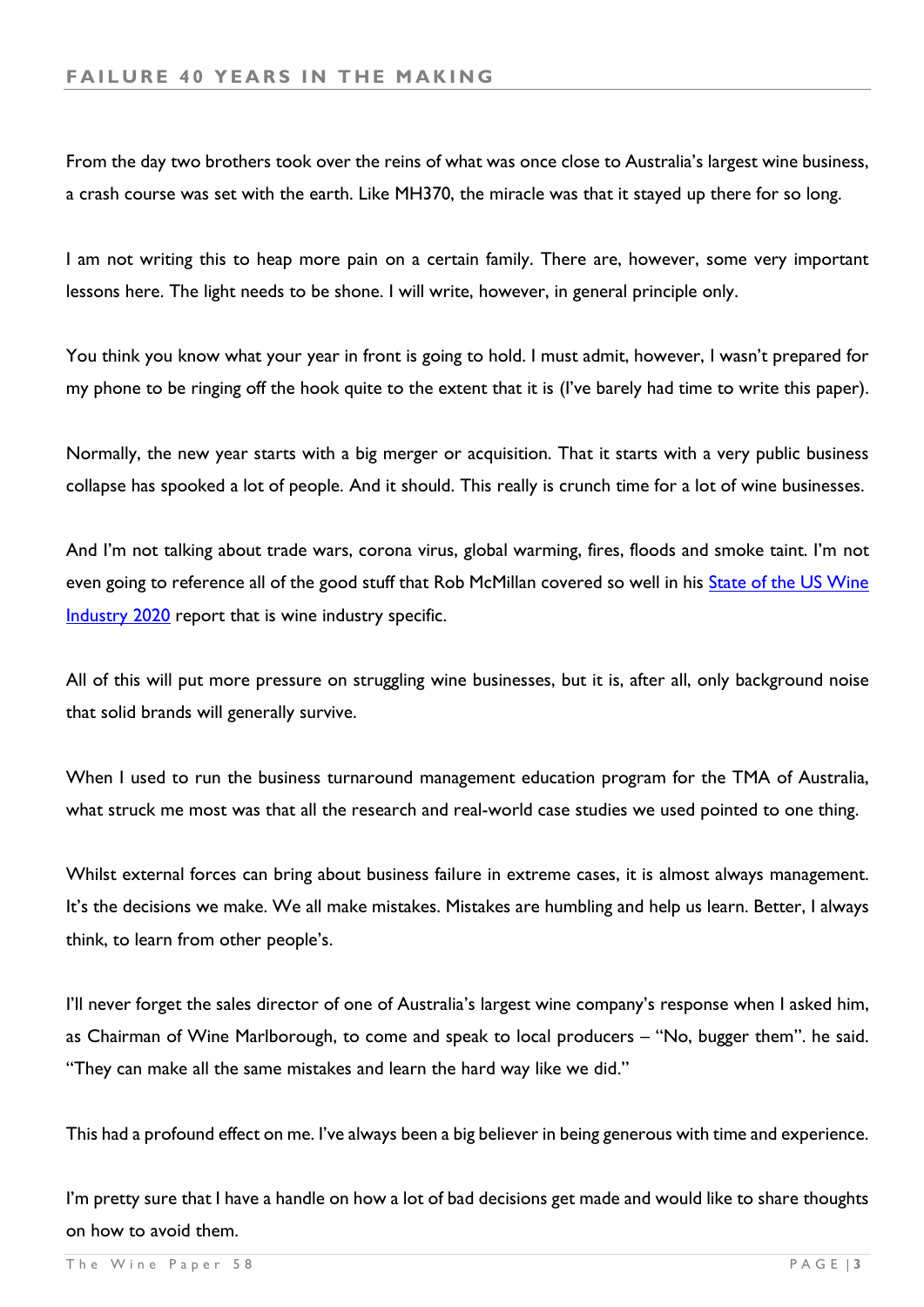When you're a kid, you can't grow up fast enough. You're taught to believe that when you're 21, you'll have finished. When talking to an 85-year-old priest recently (not in confession, I hasten to add), in reflecting upon life, his key observation was that, in his long experience, "there are very few grownups".

I was listening to my favourite radio station the other day – Triple J. (For those of you outside Australia, Triple J is unique in the world, as far as I am aware, in that it is a fully government funded, 'youth' radio network and I guess that in owning up to that, I fail the grownup test myself…)

They were interviewing the cast of a new comedy. It follows the central character as he makes decisions 'like a 28-year-old'. In other words, if you only play what is in front of you, if you react to every change in what is around you, if you haven't learnt yet that 'the sun also rises', then a whole lot of 'good decisions, at the time', will surely add up to one very bad one.

This is what research, intuition and observation say about people who are under stress when their business is in trouble. They so often find themselves grasping at whatever looks like it's going to bring about the most immediate cashflow solution. In making a series of those decisions they only hasten their own demise.

As we've said before, the very best of our clients make 40-100 year plans. Now, I'm certain that there will be people thinking - "How pretentious. How ridiculous. How can you tell what the market will be like in even three years' time?"

The point is, it doesn't matter whether its investing, your career, marriage or business, if you don't start with a very clear picture of what you want it to look like at an end point and take steady steps towards that, it's not just "how will you ever get there?" - 'Begin with the end in mind', as Stephen Covey says - it's also that the types of decisions you make, using a short horizon, generally, work against you in the long run.

Yes, people do occasionally build large businesses quickly, acting entirely opportunistically and then reverse engineer their history to make it look like it was all part of a plan. And yes, it is better not to have a plan at all than to remain rigidly stuck to one. Constant improvement, constant evolution and, sometimes, complete revolution are the only way to survive. Think IBM.

A business that seizes opportunities in areas that it does not have sustainable strategic competitive advantage in is a house of cards and these are always the first to go. Michael Porter's principles of Cost and Differentiation determine winners and losers everywhere you look.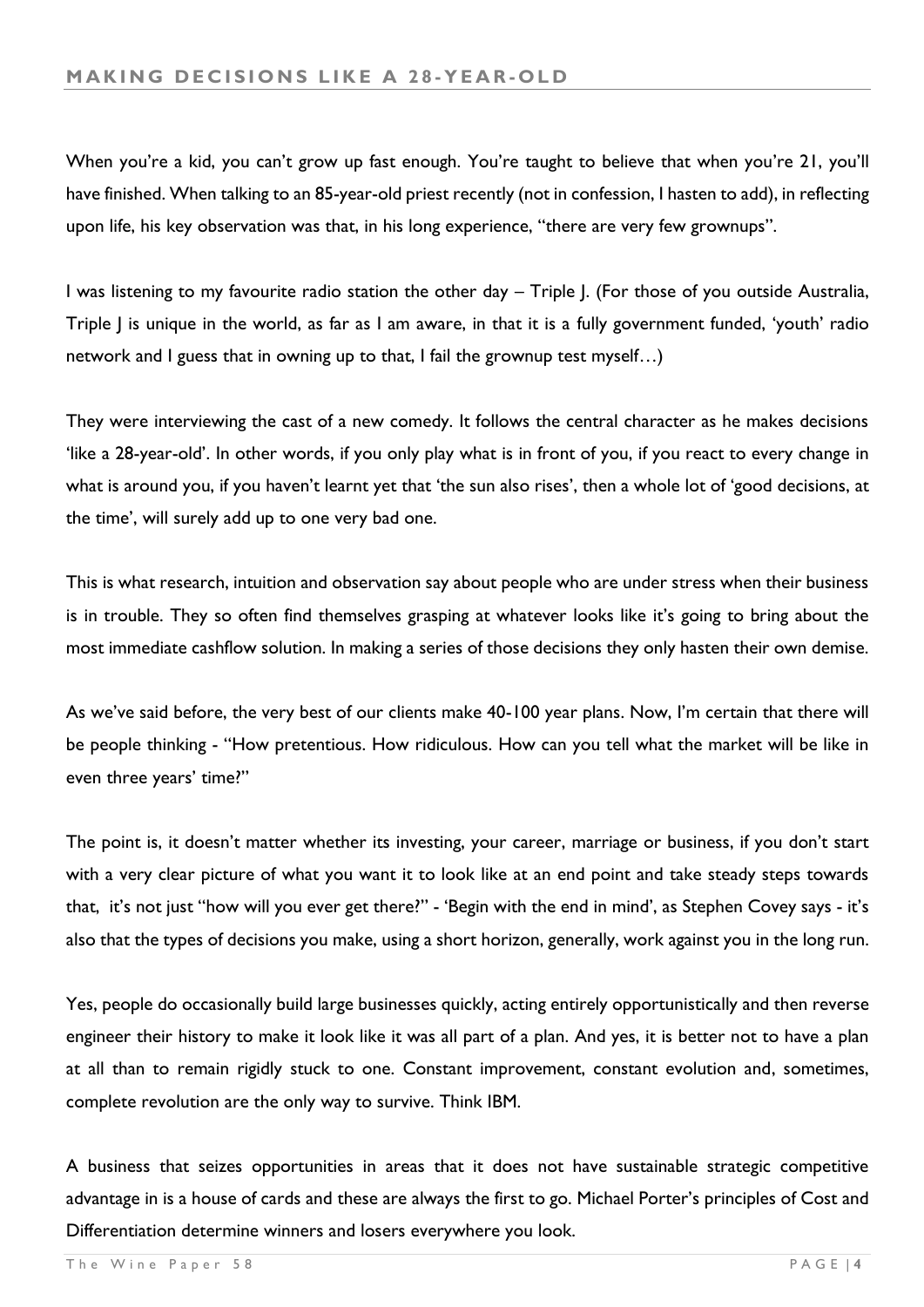I've just read a book entitled 'Profit First' by Mike Michalowicz. When I say "read' I mean skimmed it in order to understand the central idea of which there is normally only one in your average evangelical American business book.

Mike's idea is, that if you want to have a profitable business, you should build profit in at the start. As a starting point, he is absolutely bang on. When working in Mergers and Acquisitions, I reviewed the P & L's of over 200 SME Australian and New Zealand wine businesses. Over 80% of them had not 'built profit in at the start'. Not at all.

I was asked just the other day – "If Marlborough producers can crop at 14 tonnes to the hectare, if the price of grapes is \$1800 per tonne and they sell at \$18 per bottle, how on earth are some big names there on the verge of collapse? Well, of course, they are not selling for \$18, they're selling for \$13 but that is only a symptom of the problem not the cause.

How did these businesses end up there? They didn't understand what their value proposition was worth. They didn't charge accordingly. They therefore didn't invest enough in brand building. Or they did. Even more important are skills around price protection. When conducting a strategic review for one of Australia's largest family companies recently, I was asked what I thought they did best. I said that it was clear that they, better than anyone else, managed to defend and continue to raise prices in the face of the massive downward force that is supermarket buyers.

The ability to get to 'the truth' (sometimes confusingly called 'nett gross margin' meaning what is left after all cost of sales are taken out but I prefer 'the truth') is the next most important step. Supermarket business intelligence systems (read rorting money out of suppliers via farcically named, automatically generated claw backs) are getting more sophisticated and sales managers, not necessarily. You need to be sure that your salespeople have the requisite skills. This is the winning and losing of the war for medium sized companies.

Then you need to be certain that you are not spending more on sales, marketing and admin. than you are generating in gross margin dollars. When asked how these businesses were going broke, absurd as this sounds, that 80% plus of those businesses that we reviewed were doing exactly that. It's that simple. Anyone who spent their \$37 and bought a certain company's annual accounts would have seen just how far 'out the back door' they were each year for at least the last 5 before the flag was finally raised. You wouldn't believe how many business managers I have dealt with who have been told that all will be fine so long as they break even on the EBITDA line. A wine business run like this will suck out owner cash like a giant vacuum.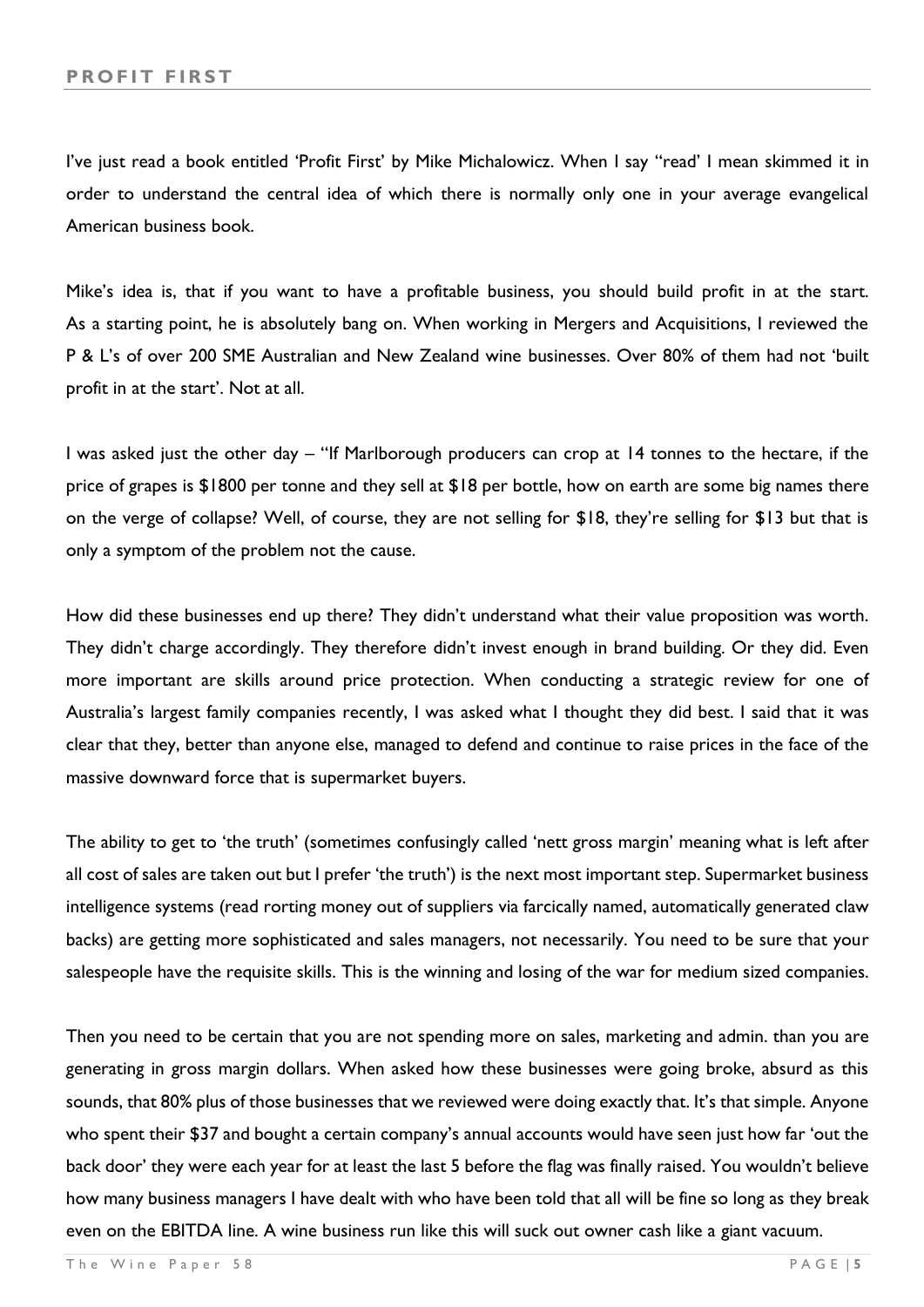Directors of larger businesses have a very public fiduciary duty of care to ensure that margins and profits are protected. That is why when you read the accounts of public traded companies, that bit, at least, always looks rosy despite all that you might understand about what is not so perfect behind the scenes. Any variance usually leads to share sell offs and impacts manager's bonuses. TWE is certainly one to watch, in this regard, currently.

When I was teaching at UTS, I was given the honour of delivering what they call the 'capstone subject' to the undergraduates.

It was clear that some of these students were brighter than those I was seeing in the MBA program. One of them, let's call him Keeran because that was his name, was so excited by the computer simulation we were running as the main exercise that he decided to form a team and join a global competition. All the top schools – Kellogg, MIT etc. – entered. Keeran's team smashed them all.

I asked him - what did you learn? He said – "Well, the model gave us everything to work with that a public traded company has. There was an expectation but not an obligation to pay dividends. So, we didn't. We looked at the business holistically and we weighed up all the data that we had on our competitors. We then invested in what we knew needed to be invested in when it needed to be, always conscious of our goal."

"Great, I said to him. "You've now figured out why private equity companies take public traded ones private." Even with their ruthless short term business value growth imperative, there is still so much potential locked up in these businesses due to the requirement to pay dividends that they know they can win simply by direct money to where it needs to go instead.

'Profit First Mike' had it right but only up to a point. If paying a dividend is the imperative, the sort of investment decisions that a business makes will necessarily be compromised.

When families, proprietors or shareholders simply must be paid then those competitors who invest where it's needed will tears strips of them.

Whether they take it out at the beginning through inflating the cost of goods (and I have seen this happen, preposterous as it sounds) or at the end through a guaranteed owner's or shareholder's dividend, the result is the same. Always those businesses get outplayed by businesses whose primary aim is to maximise both shorter term competitiveness and long-term business value through smart funds allocation.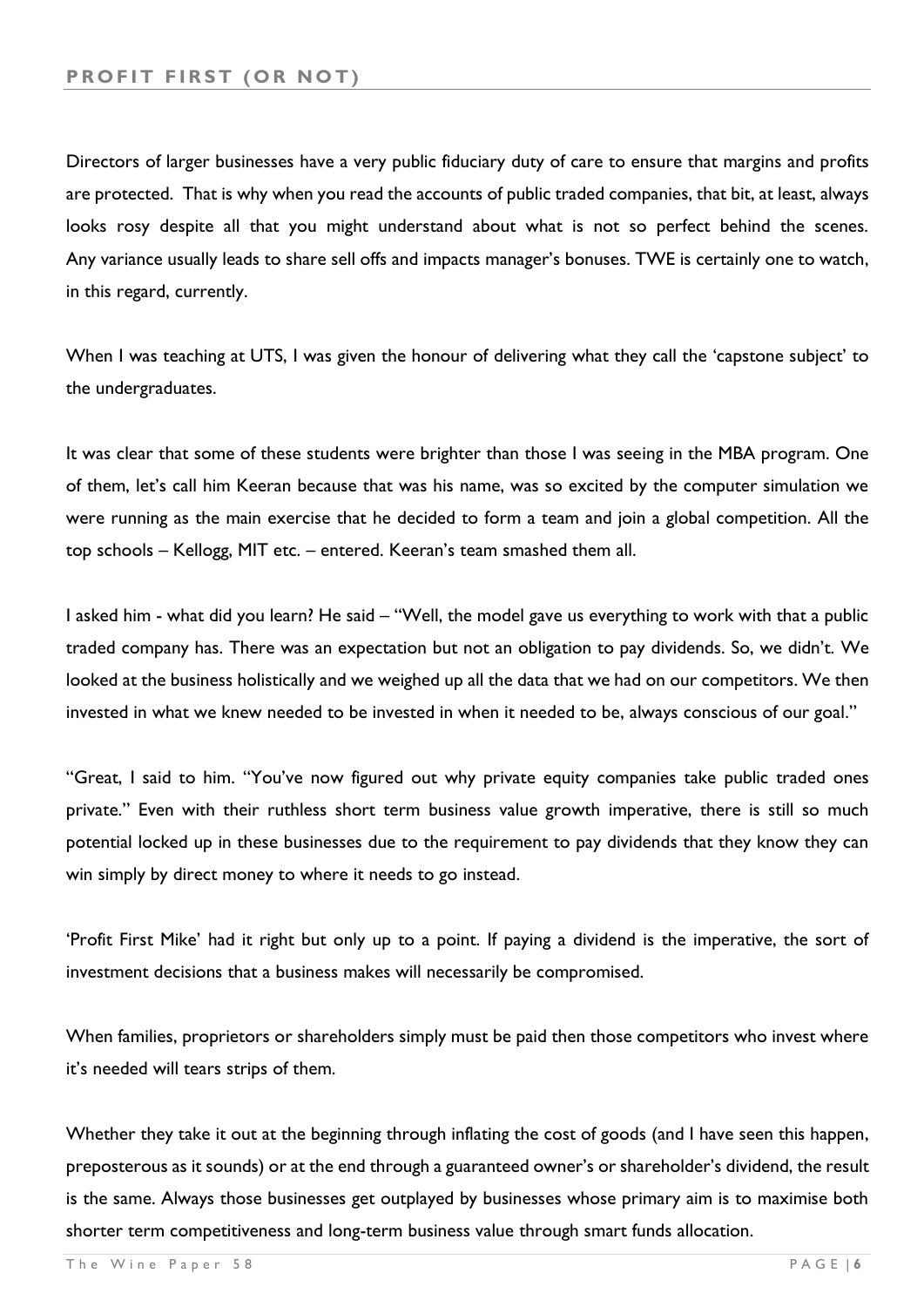Too long ago for most readers to remember, New Zealand had a Prime Minister by the name (ultimately) of Sir Robert Muldoon. Rob was ashamedly rude and a bully, a thoroughly despicable individual at times but he had at least one great idea – 'Think Big'.

When New Zealand was even smaller, in terms of population, and more isolated, it sure as hell needed that message.

Most New Zealand businesses that I deal with today fail in the DtC space, for example, not because they are not chock-a-block full of the smartest young people you will meet anywhere but because owners and managers haven't dared to dream big enough in terms of the amount of people they might entertain and sell wine to if they created purpose fit space in which that could happen.

Some aren't in the right location, let's be fair but others are missing out on a potential gold mine.

Impoverished thinking is a blight that effects many family companies. If you always buy the cheapest available assets, you'll be extremely unlikely to be buying the best. This so often flows through by hiring the cheapest people and selling at the cheapest price.

Brent Marris wasn't thinking small when he sold Wither Hills to Lion for \$NZ54 Million. What he had worked out was that the more expensive his wine was, up to the \$20 mark, the more it would be valued, the more funds he would have to invest in brand building and the more he would sell.

Meanwhile a well-known family company is trying to tell me that \$15.95 would be a better idea and that it would create 'value' for their customers. It would have shaved about \$10 Million off the value of Wither Hills business at that time, is all it would do, even if based upon their current rather than future case sales.

The owners of that family business got to argue about whether they could afford a new car that year whilst Brent waltzed away with the \$54 Mill.

We're in the luxury business and all but bottom end of wine has at least some aspiration to it. The only way to win at the bottom is to be biggest. And Gallo know that.

Even Accolade in the UK couldn't make that work. Now smaller businesses have picked up supermarket contracts Accolade didn't want to service. No prizes for guessing who else is in the gun right now.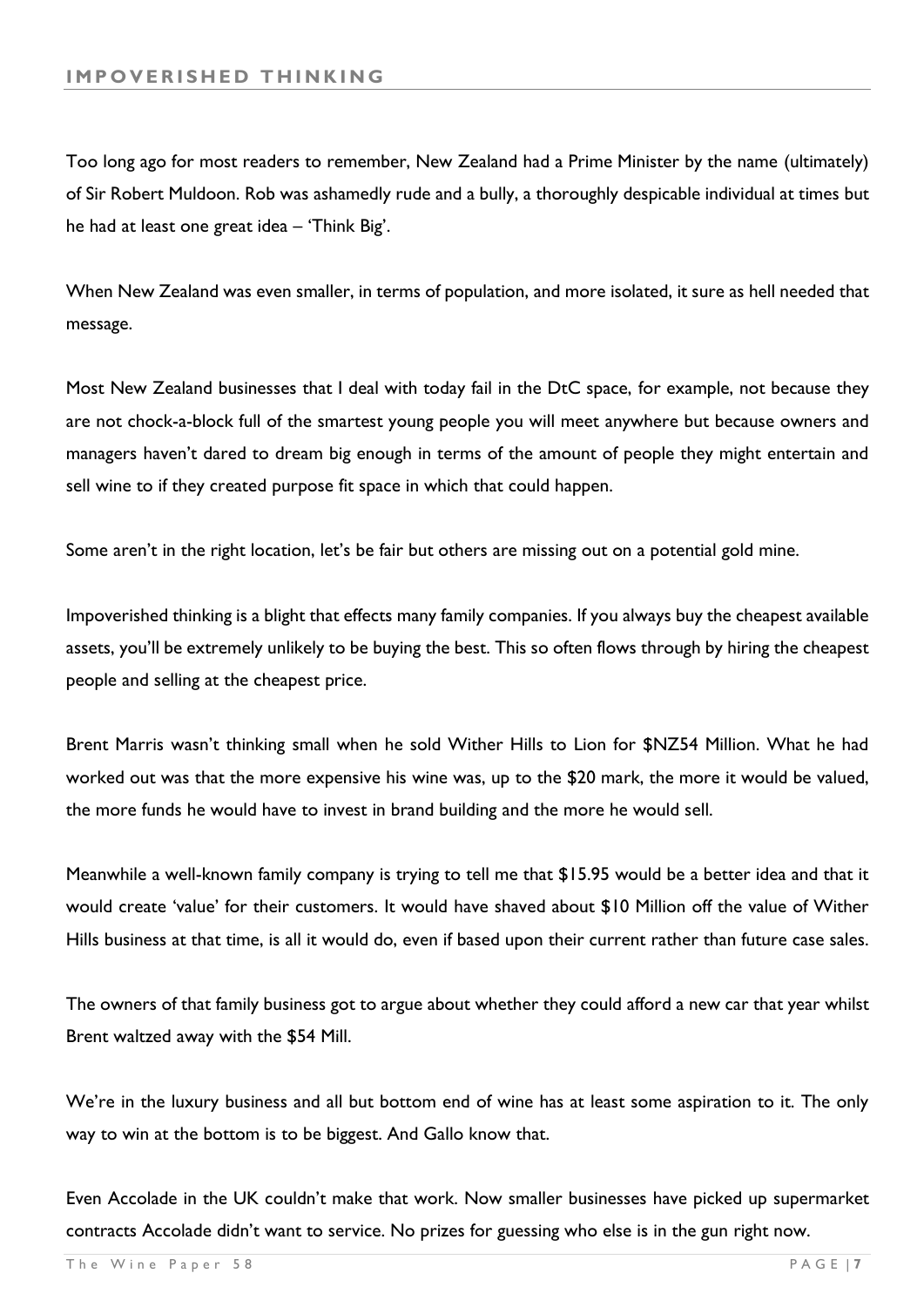Most of this poor decision making starts with fear. If family businesses don't understand their opportunity, it's easy to see how they become fearful of change and want to glorify the past. As this paper not so subtly points out, there is a lot worse to be afraid of than change.

I've seen all sorts of tricks people use to deceive themselves into avoiding or to devalue change.

The first and worst, I think, is to confuse, deliberately or otherwise, incrementalism with real change. I get frustrated with people asking me should they put wine in cans or in different bottles or a gimmicky label or make a pink version of it...

If that is what your market wants, and it fits with your brand positioning then, best to just get on with it. But please don't call it 'innovation'.

I once attended a strategy day for a large family company. There were 34 people including agency staff. Not once during the day was anyone given permission to ask - "Is what we are doing fundamentally wrong?" In other words, it wasn't a strategy day at all. It was a day about "doing what we're doing harder". Even while the proverbial plane hurtles towards the earth.

The elephant in the room in their case is the fact that only a couple of people buy their wine. If either of them chose to knock just one dollar out of their price. Doesn't bare thinking about really…

You might know of a business that called their 'innovation initiative' their 'B Side'. I've seen others call the part of the winery that does that their 'jungle gyms'. This sort of language infers that innovation initiatives are necessarily going to be second rate rather than the very thing that will ensure a business's survival. The inference is that what we are doing now is so great that it's only twiddles round the edges that are needed.

When these companies decide to 'go all out and get funky with it, baby', what they miss is;

a) they are not cool,

b) they're following when leading is so important,

c) they often don't have the flexibility that the real innovators have in terms of assets utilised,

d) they haven't the same capacity to withstand failure that larger companies have, and

e) as a result, they get to sell to the same 2-3 people who will tell them what price to sell it at in any case.

This is ultimately what did in one of these earlier referenced companies.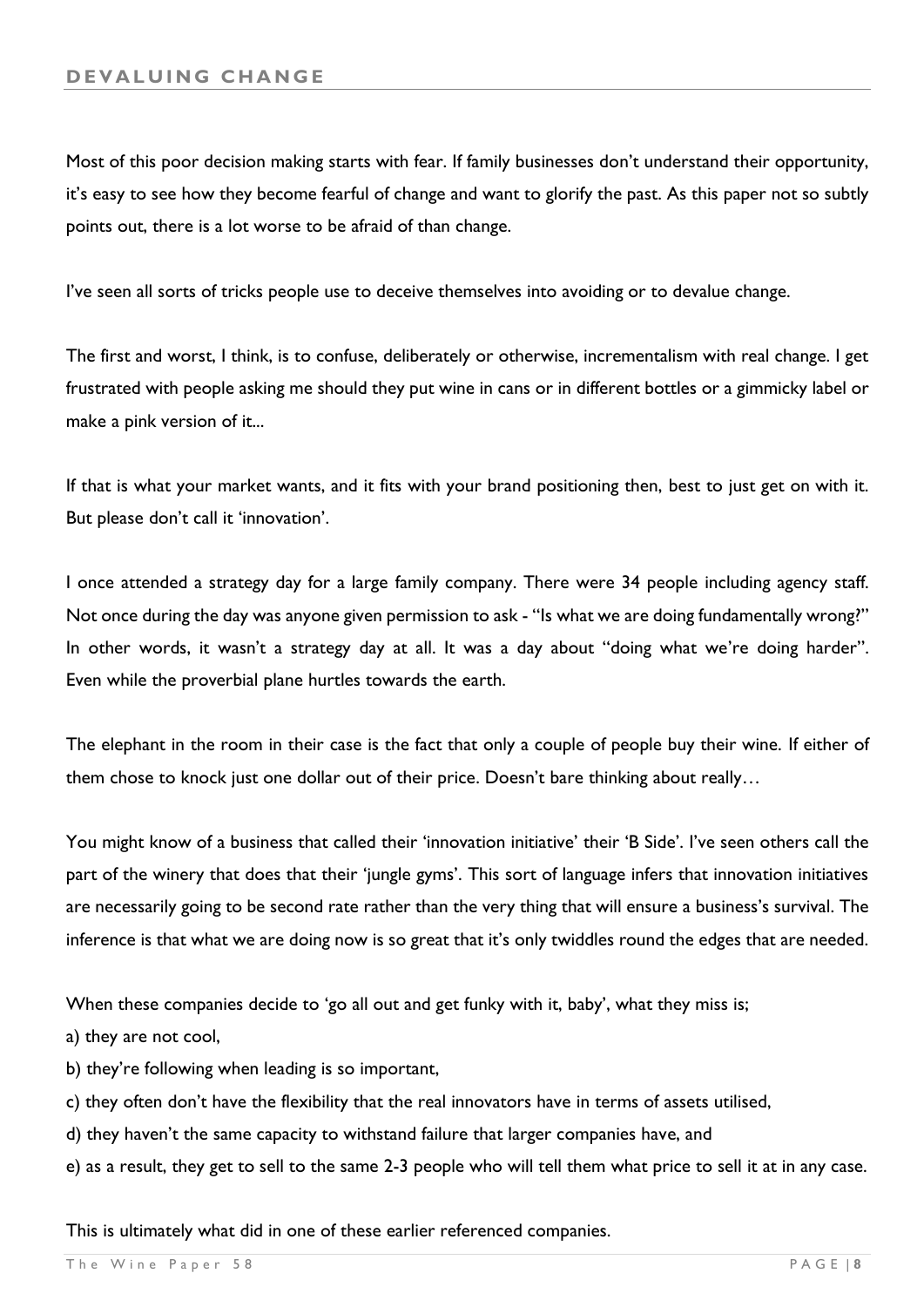Understanding the market and where it is going, is not difficult. We've written tomes about it. We research markets, distributors, paths to market and price points endlessly.

We all know that any market grows fastest at the front and that that is where the best profits and margins are. We know that, perhaps more profoundly than in any other time in history, the wine market is getting smaller. Not everyone is clear on how and where it is becoming more premium. You can and you must be.

If you have some sort of competitive advantage, scale is almost always the only one applicable in this case, there may be sense in staying where you are or even going down market. Otherwise, the worst thing that you can be right now is a small, big company.

McWilliams' failure was very public, but they ate Evans and Tate, who ate Cranswick Estate all because a bank didn't want to take a haircut. The only reason we didn't hear more about Palandri than Evans and Tate, who were in the papers almost every day for years, was that Palandri were listed on the London Stock Exchange not the ASX. They took their shareholders for even more money. Then we have Beelgara, Cumulus, Peter Lehmann and so on who went quietly. A scan through the top twenty Australian companies ten years ago makes for sobering reading. The same may be about to happen in New Zealand and the US.

The goal for these medium sized companies really should be to be a very large, small company. To be a 'quality estate producer'. This is the idea that the world's leading importers understand and long for. Good wine is the only type the world will never have enough of. To be seen as a quality leader in a region known to be the best at producing an in-demand wine style is the one strategy that never fails.

As we have discussed previously, this is all hard work. There are no short cuts. You must make everything better. Better vineyards, better wine, better processes and efficiencies, better routes to market, better business partners, better people (or people who can get better). And charge for your wine appropriately.

You can, however, start by using new markets as the exemplar of what you would like to be in all markets. We've talked about how Jackson Family Wines Estates and the whole nation of Austria does this.

It's about vision. It's all about discipline. It's about building a premium in order to build a brand. And vice versa. For those that see the way the world is evolving, that see Generation X taking over, flavour profile preferences changing, where the On-Premise / Premium Retail is going and what better DtC can do for even large small businesses, opportunities are endless.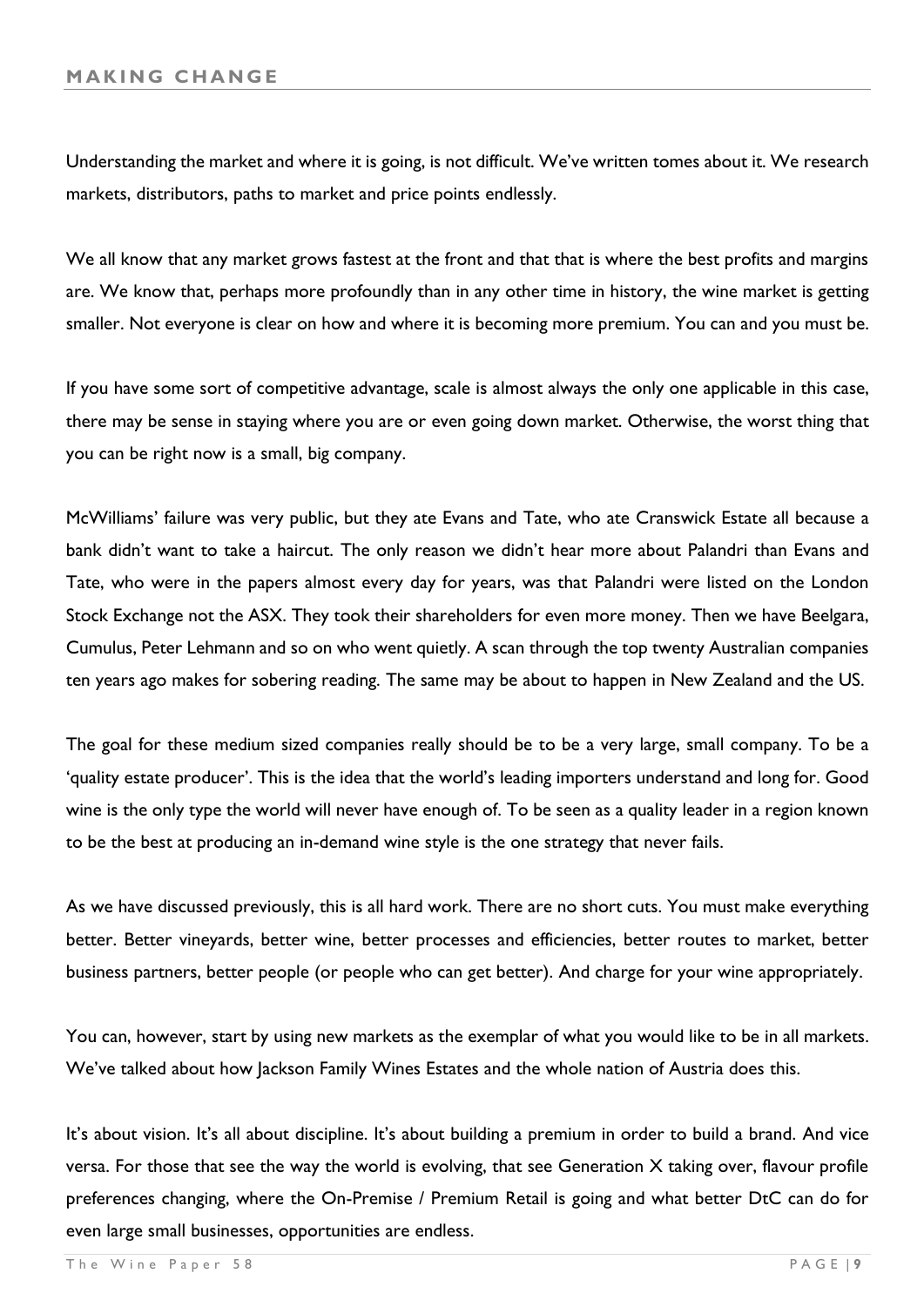## **The "Top Ten Tips" for Building Better Wine Businesses**.

**One** - Start by understanding your customer value proposition. Only part of this stems from your company's unique heritage and / or personality. To be successful, this needs to be strongly linked to what your customers ultimately want from the experience of your brands. There is some excellent research on this that is publicly available. Getting it right is therefore not out of the reach of small companies.

**Two** - Once you understand what customers value most, you can then remove what they don't want (thereby reducing costs and freeing up cash), focus your communication on what they do want (often at no additional cost), differentiate your company on the basis of fulfilling customer needs more accurately than any competitor (again, often at no extra cost) and raise prices (because your offering is more highly valued)

**Three -** Always be asking the question – "If I could start with a blank canvas today – what would our wine business look like?" It's all too easy to let existing assets, existing product lines and existing ways of doing things blind us to what it is that our consumers value most. Often, it's simplicity. Complexity usually adds to costs and often only serves to confuse customers. Retaining unnecessary or irrelevant product lines, assets or business processes is the worst contributor.

**Four -** Make everyone in the company accountable for securing customer preference. This is not just the job of marketing but of everyone in the company, the owner most particularly. Make this the focus of the way every employee innovates their job processes on a daily basis.

**Five -** Invest in relationships. This is particularly so with major distribution partners. Make sure sufficient time and money is invested before demanding results. Be prepared to invest up front in bringing them to your home base and entertaining them in order to build enduring friendships.

**Six** - Make all employees champions for profit. Develop a culture of honesty around net revenue. Make sure everyone knows the actual price achieved net of all discounts, rebates, bonus stock and anything else that might otherwise cloud the true profit picture. Keep them focused on reducing costs but let them know that a percentage increase in wine company revenue is, on average, twice as effective as the same percentage decrease in the cost of goods sold and 3-4 times as effective as the same percentage saving in operating expenses.

**Seven -** Optimise your pricing mix. Focus first on selling more, higher margin product in high value markets to high value customers. Beware of people in love with "big volume". Big numbers make for big stories but often mean a lot of running around for no additional profit.

**Eight** - Build better business intelligence gathering systems – most companies are good at monitoring their own press. Very few have effective systems in place to monitor competitors, track changes in consumer preferences and turn customer feedback into customer value added.

**Nine -** Build 5-10 year Strategic Plans, forecast rolling 12-month budgets, link them to the most relevant KPIs and tie remuneration to these, wherever possible. Everybody knows they should do this. Few do. The difference in the performance of companies that do is enormous.

**Ten -** Watch your cashflow – building a cashflow forecast is a relatively easy exercise with the right software and some quality assistance. Some people survive years of losses, but you can only run out of cash once. In a cash hungry business, like wine – Cashflow is not just King but Oxygen.